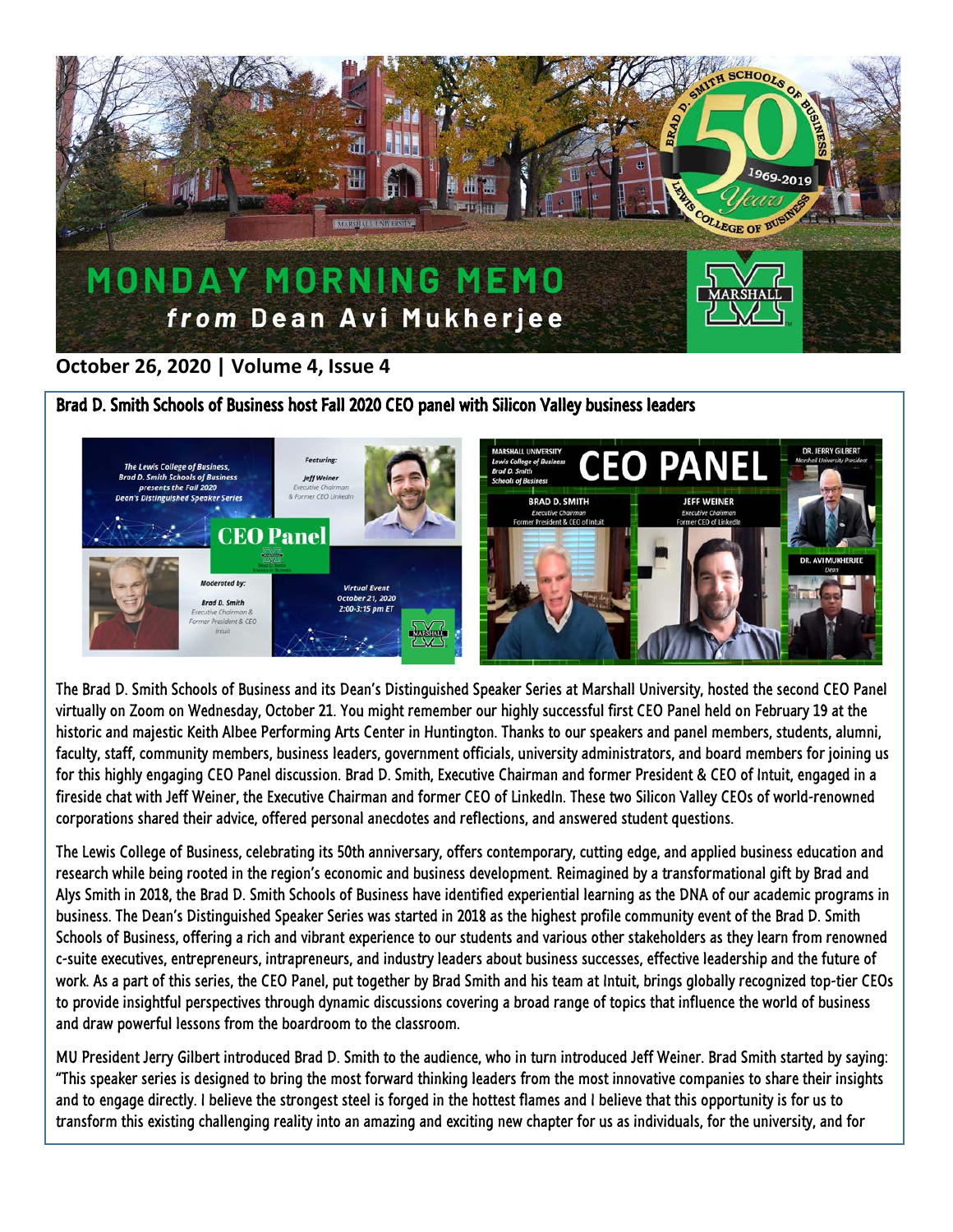

society as a whole, but to do that we have to embrace the old adage that bad times when followed by good deep reflection can lead to the greatest opportunities and that's what today's conversation is designed to do."

The theme of the panel discussion was "Leadership and Teamwork." Talent is dispersed equally, but opportunity is not. Rapid technological, environmental and societal shifts are driving the lack of economic opportunity in communities across the globe. The current health and economic crises are speeding up these shifts even more. In this fireside chat, Marshall students and local community leaders heard from two leaders in tech to discuss the skills and mindsets needed to lead and succeed in today's landscape. The goal of this fireside chat was to provide insight and inspiration for the audience and further encourage them to apply their talent and energy to pursue their passion and create opportunities for themselves and their communities.

Weiner reflected on his leadership philosophy. "I would answer that question in two ways. One is a definition of my own, the other would be a framework. The definition for me of leadership is the ability to inspire others to achieve shared objectives. For me, the most important word there is to inspire. That is what leadership is all about and it separates leaders from managers. Managers tell people what to do, leaders inspire them to do it. And I believe inspiration comes from three dynamics. The first is the clarity of vision. The second is the courage of your conviction. And the third is your ability to effectively communicate both of those things."

Brad Smith talked about the need for teams to make the best quality decisions at the fastest velocity possible. Jeff Weiner added: "What comes to mind immediately is focus, first and foremost. Now some may immediately think I am talking about the idea of focus and I am, but we developed an acronym around the word focus, FCS. The F is fewer things done better, the C is communicating the right information to the right people at the right time. And S is the speed and quality of our decision making."

A student asked a question about how to foster innovation in an organization. Weiner talked about three ingredients that help create an innovative environment within an organization. "The first is talent and making sure you have rule breakers, you can't have all rule breakers otherwise you will have anarchy, but if you have no rule breakers you are not going to get that break. You are not going to get that innovation, you are not going to get people who question conventional wisdom and looking to do things differently. You need to have people who are willing and not only willing but want to do things differently . . . The second is the culture, and it's a culture that fosters innovation, that allows for people to fail, and in fact celebrates that people took a chance as opposed to condemning anything less than perfect success because that is going to stifle innovation. And third, it's about the infrastructure and often times this is the one pillar that gets overlooked. If you don't have the right infrastructure to encourage innovation, to invest in innovation, to allow for innovation to take place, not only is it not going to happen, you are going to stifle those very same people who you are trying to innovate."

Together, communities, corporations and academia can shape the world for future generations to thrive. Thank you for supporting the Distinguished Speaker Series at Marshall University as we strive to create impact, innovation and engagement for business and business education in our Mountain State.

The video for the event is available at: https://www.youtube.com/watch?v=eXkTq8pMeDk&feature=voutu.be